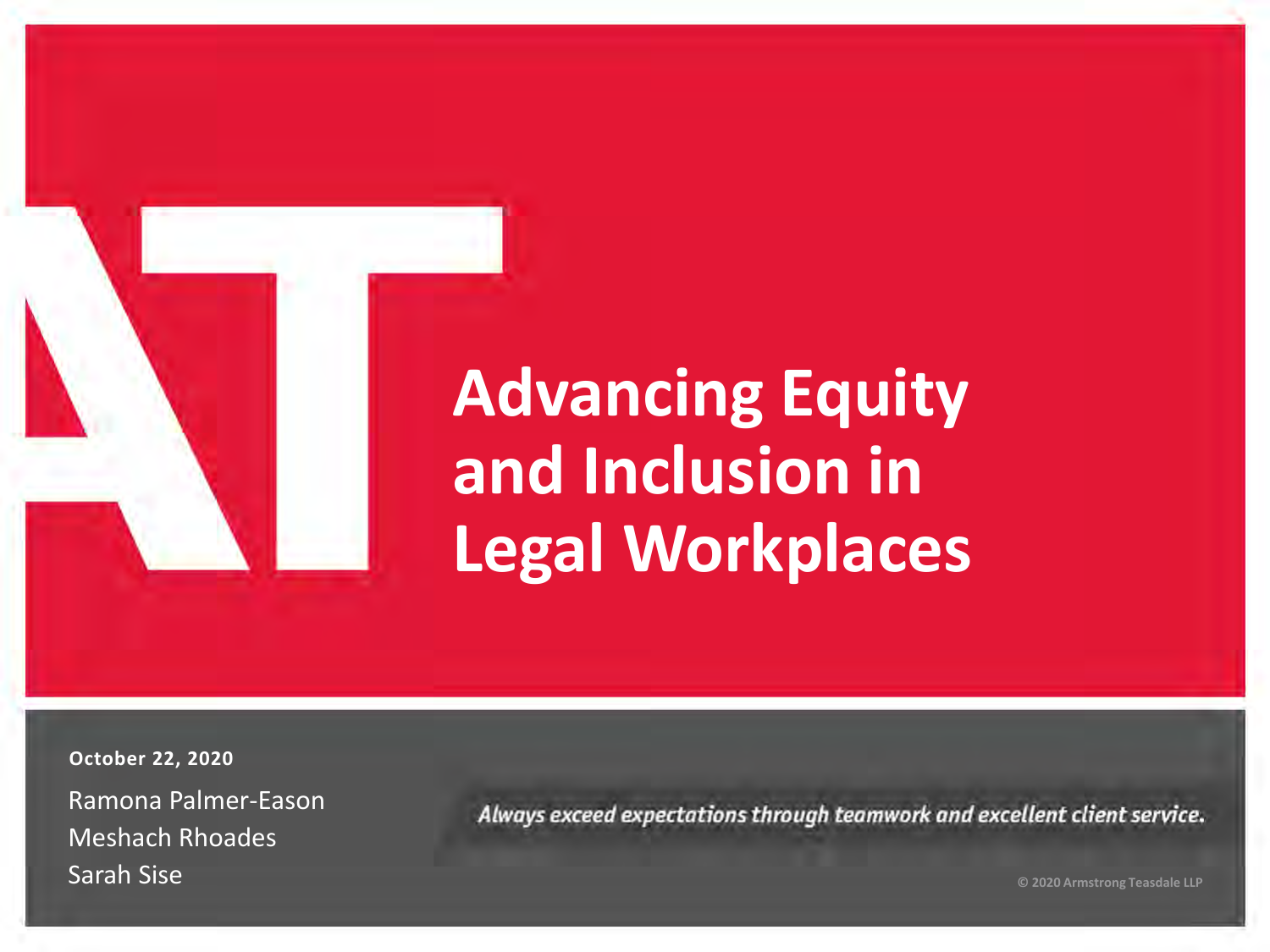#### **Purpose and Overview**

**State bar associations focus on diversity, inclusion and bias** 

• Missouri requires completion of three ethics credits each year, one of which must cover topics addressing cultural competency, diversity, inclusion, or implicit bias

(MO Bar Rule 18.05(b))

**Job outlook preparedness** 

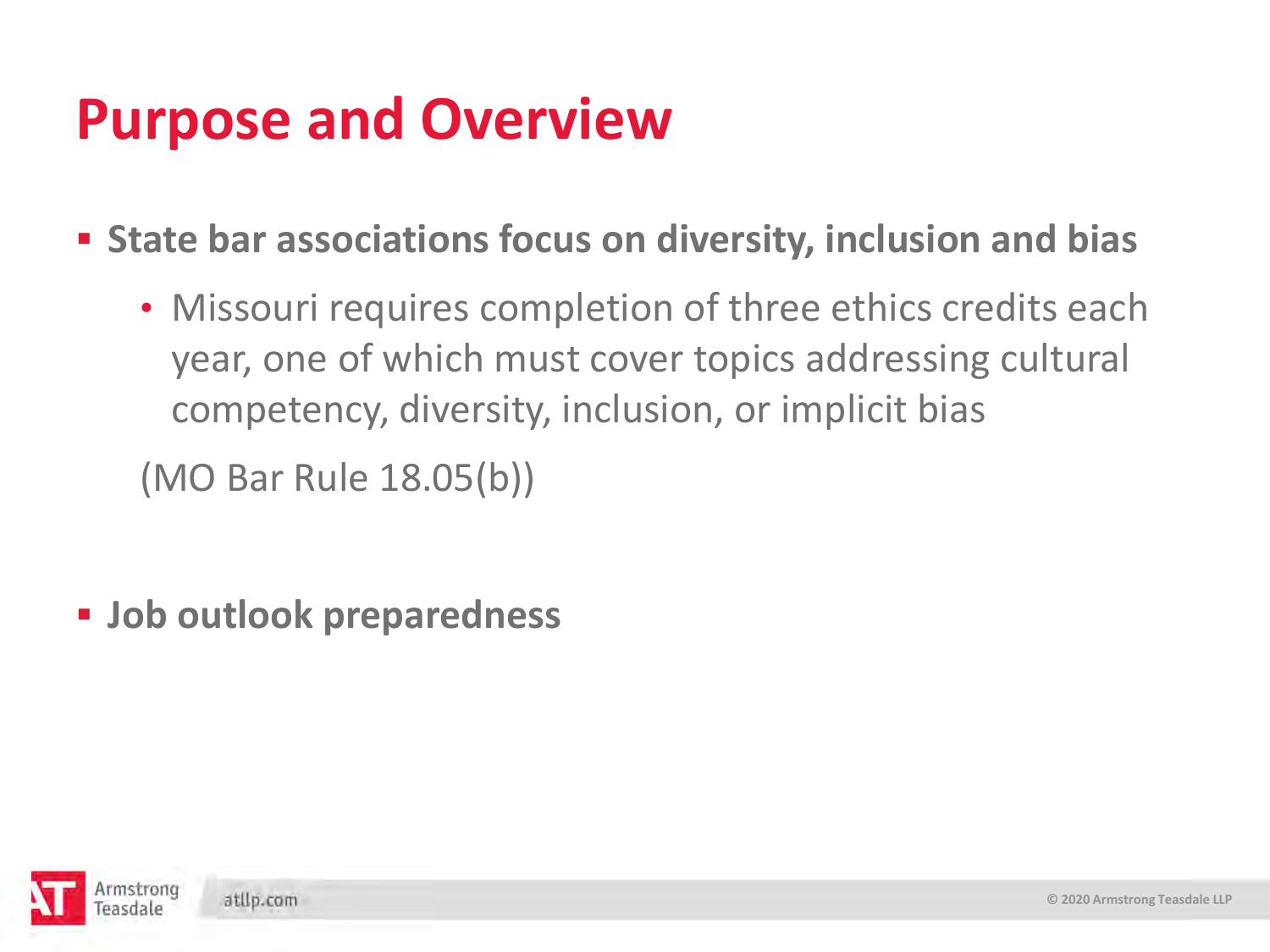#### **Disclaimer**

- **Executive Order 13950 – issued Sept. 22, 2020, by Pres. Trump** 
	- Restricts federal contractors and grant recipients from promoting "divisive concepts," "race or sex stereotyping" or "scapegoating."
- **This presentation is not intended to:** 
	- ascribe character traits, values, moral and ethical codes, privileges, status, or beliefs to a race or sex, or to an individual because of his or her race or sex; or
	- assign fault, blame, or bias to a race or sex, or to members of a race or sex because of their race or sex.
- **This presentation is not a workplace training that uses "divisive concepts," as defined by the Executive Order.** 
	- This presentation is meant to comply with the Missouri Bar Association's CLE requirement to provide education regarding the elimination of bias.
	- AT is not promoting divisive concepts.
		- Content designed to inform and foster discussion about pre-conceptions, opinions, or stereotypes that people—regardless of their race or sex—may have regarding people who are different from them.

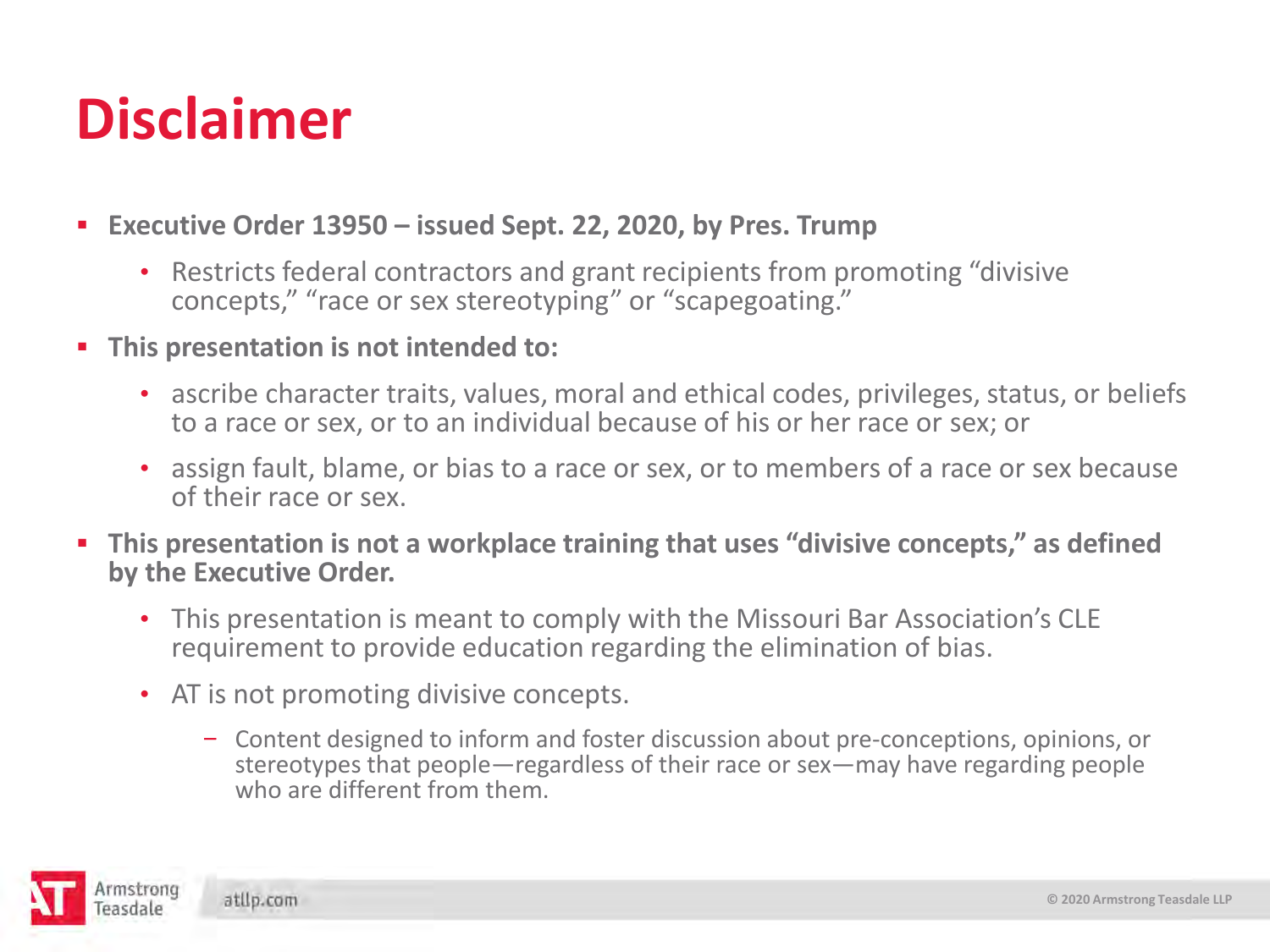# **EXPLORING THE DATA**



atllp.com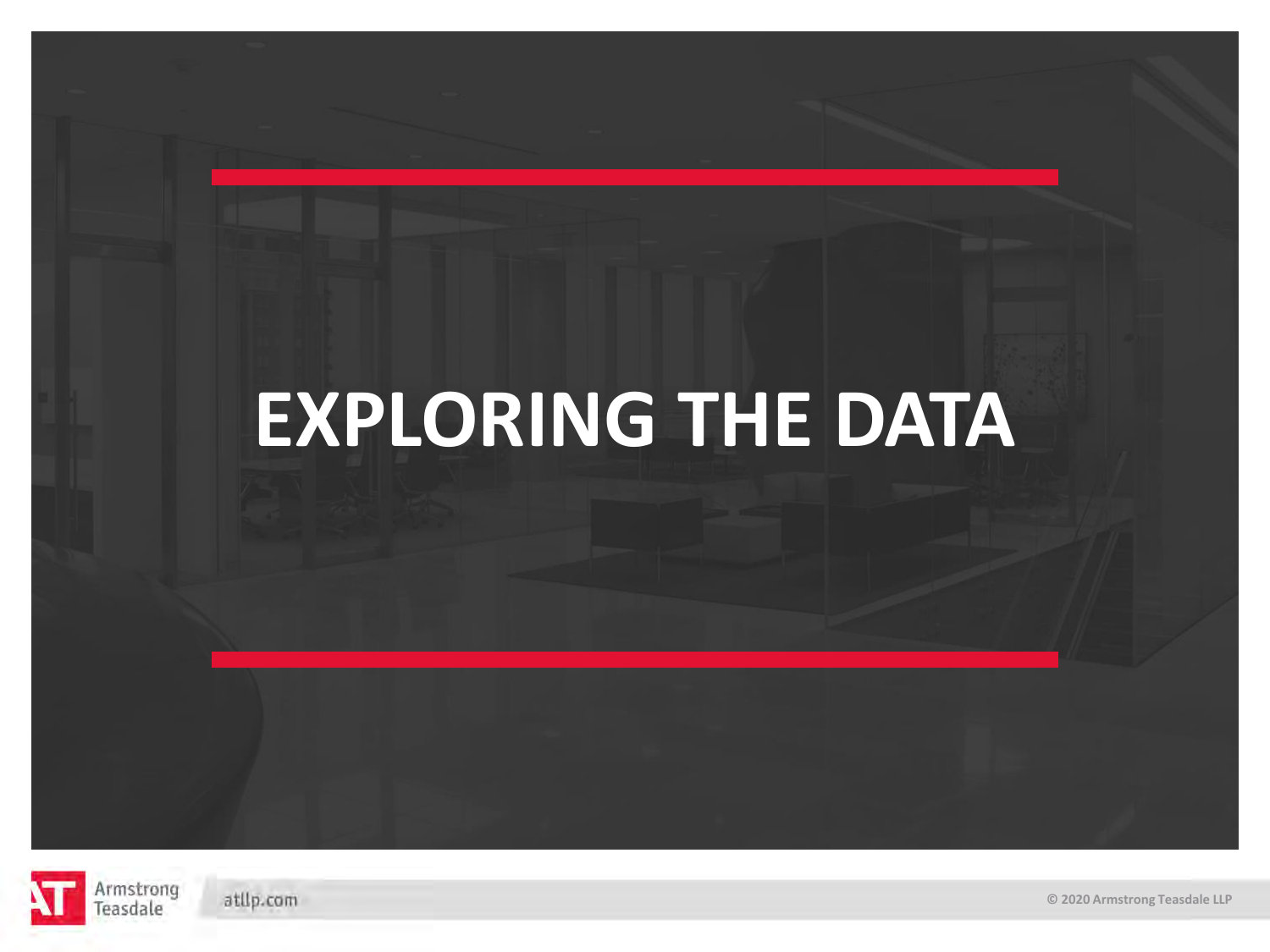#### **Job Outlook Statistics**

| <b>Quick Facts: Lawyers</b>       |                         |
|-----------------------------------|-------------------------|
| <b>Number of Jobs, 2019</b>       | 813,900                 |
| <b>Job Outlook, 2019-29</b>       | 4% (As fast as average) |
| <b>Employment Change, 2019-29</b> | 32,300                  |

Reference: Bureau of Labor Statistics Occupational Outlook Handbook Published Sept. 1, 2020

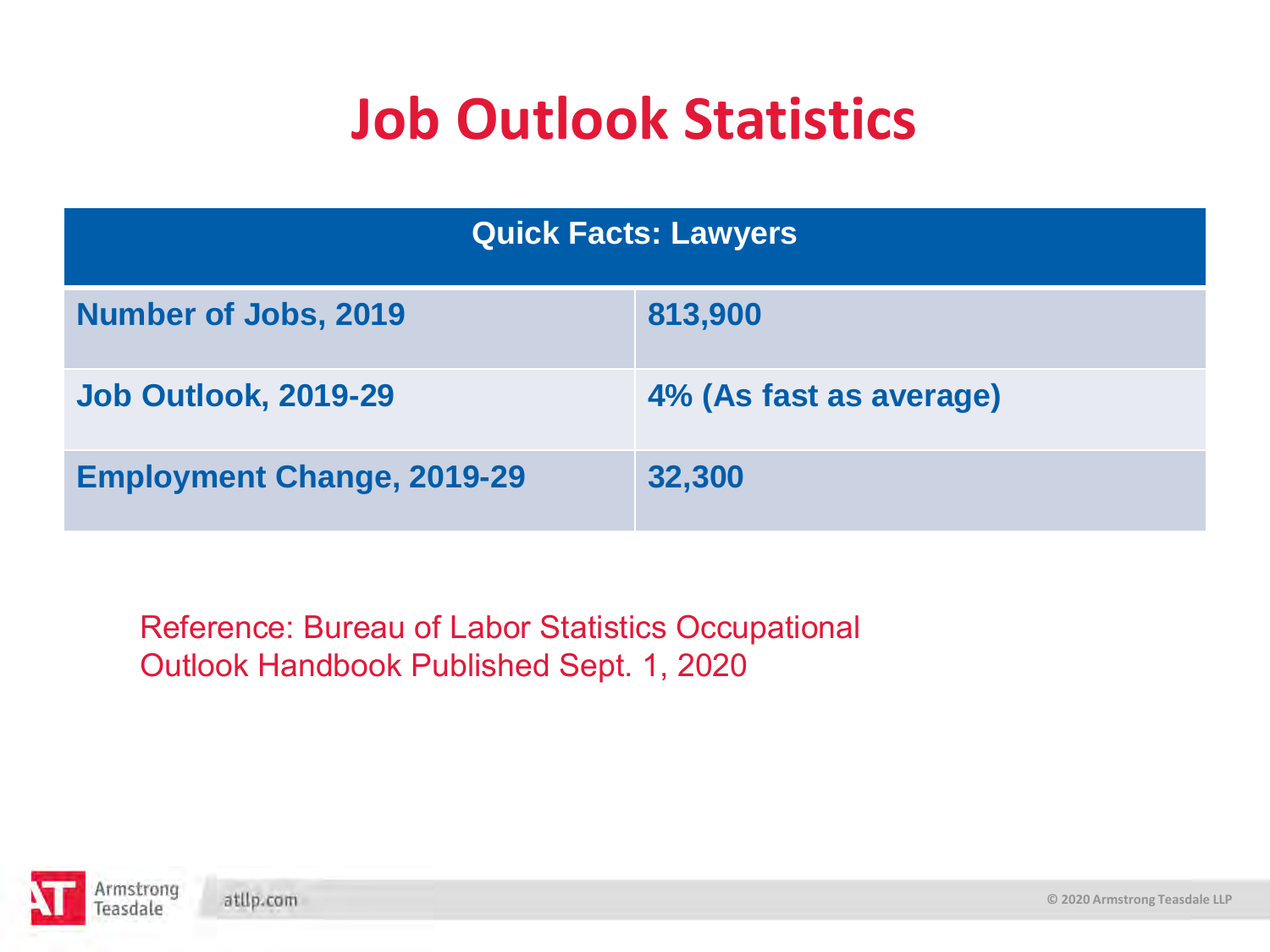#### **Missouri Lawyer Statistics**



Reference: Missouri Bar Association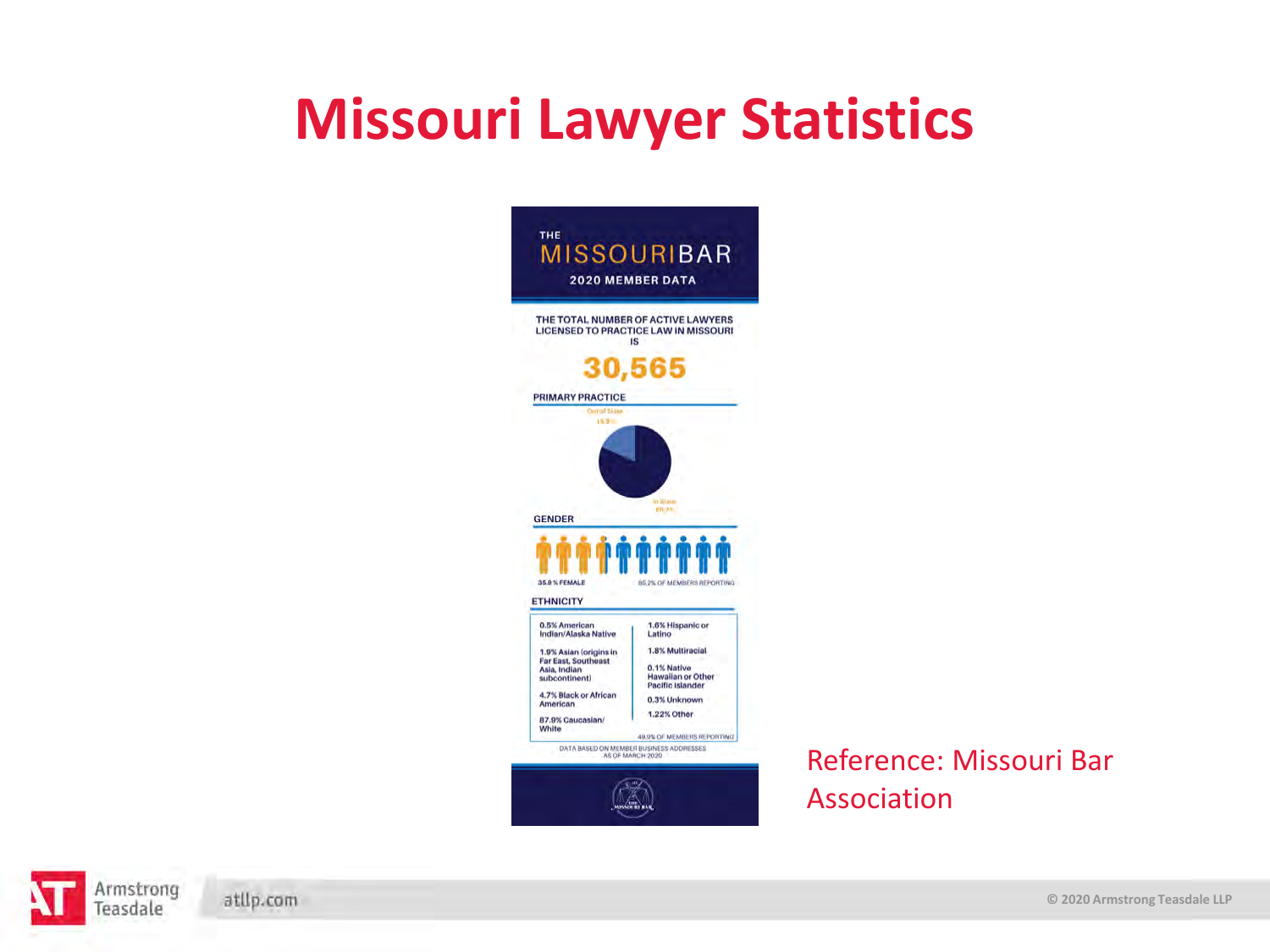### **Projected Employment**

| <b>Missouri</b>               | <b>United States</b>          |
|-------------------------------|-------------------------------|
| 12,220                        | 823,900                       |
| 2016 Employment               | 2018 Employment               |
| 13,510                        | 874,000                       |
| 2026 Employment               | 2028 Employment               |
| 11%                           | 6%                            |
| Percent change                | Percent change                |
| 660                           | 45,700                        |
| Annual projected job openings | Annual projected job openings |

Reference: U.S. Department of Labor CareerOnestop Data

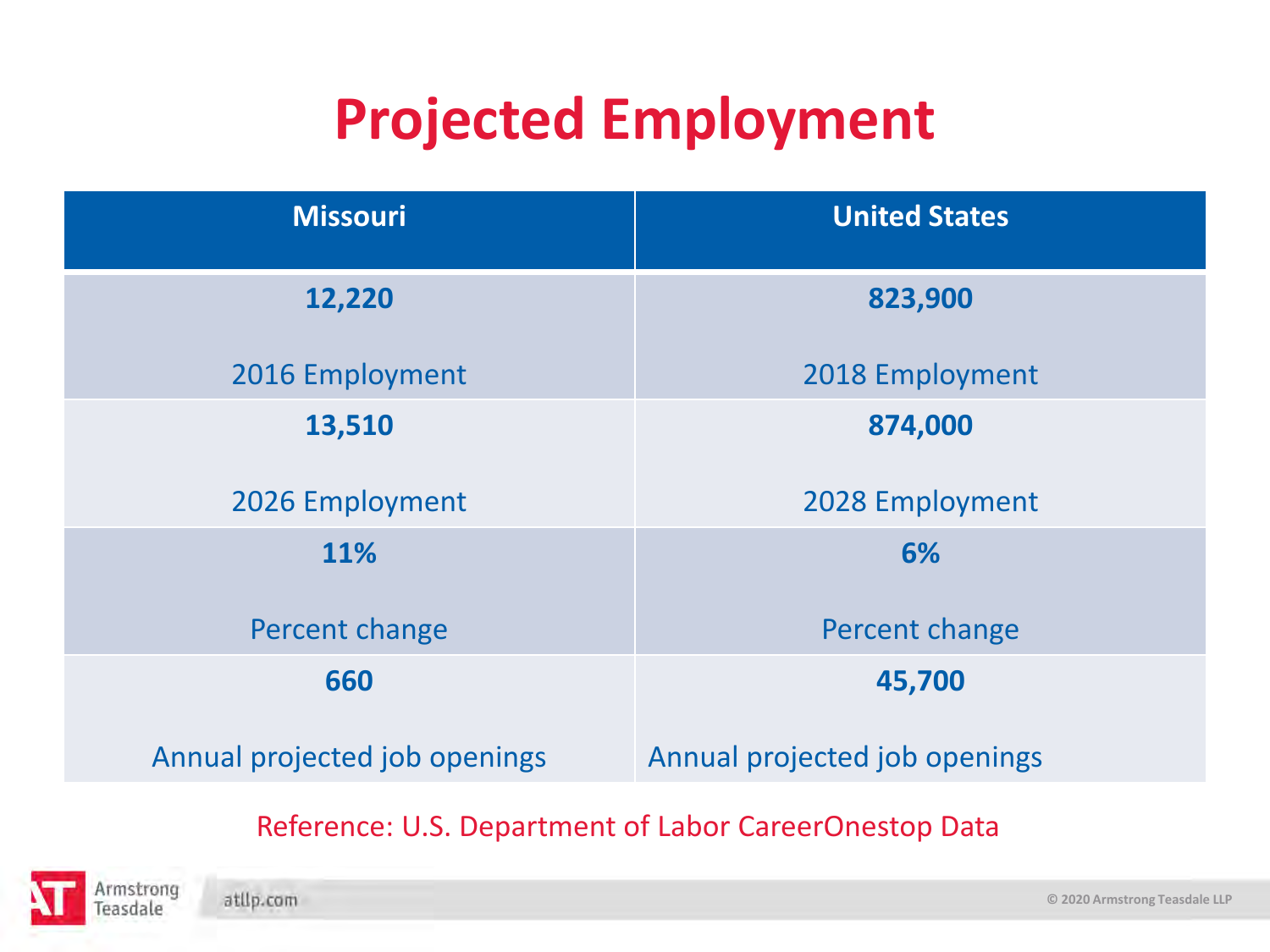#### **Diversity in Corporate America**

#### REPRESENTATION OF CORPORATE PIPELINE BY GENDER AND RACE

MEN **WOMEN** 

% of employees by level at the start of 2020



#### McKinsey & Company, LeanIn.org 2020

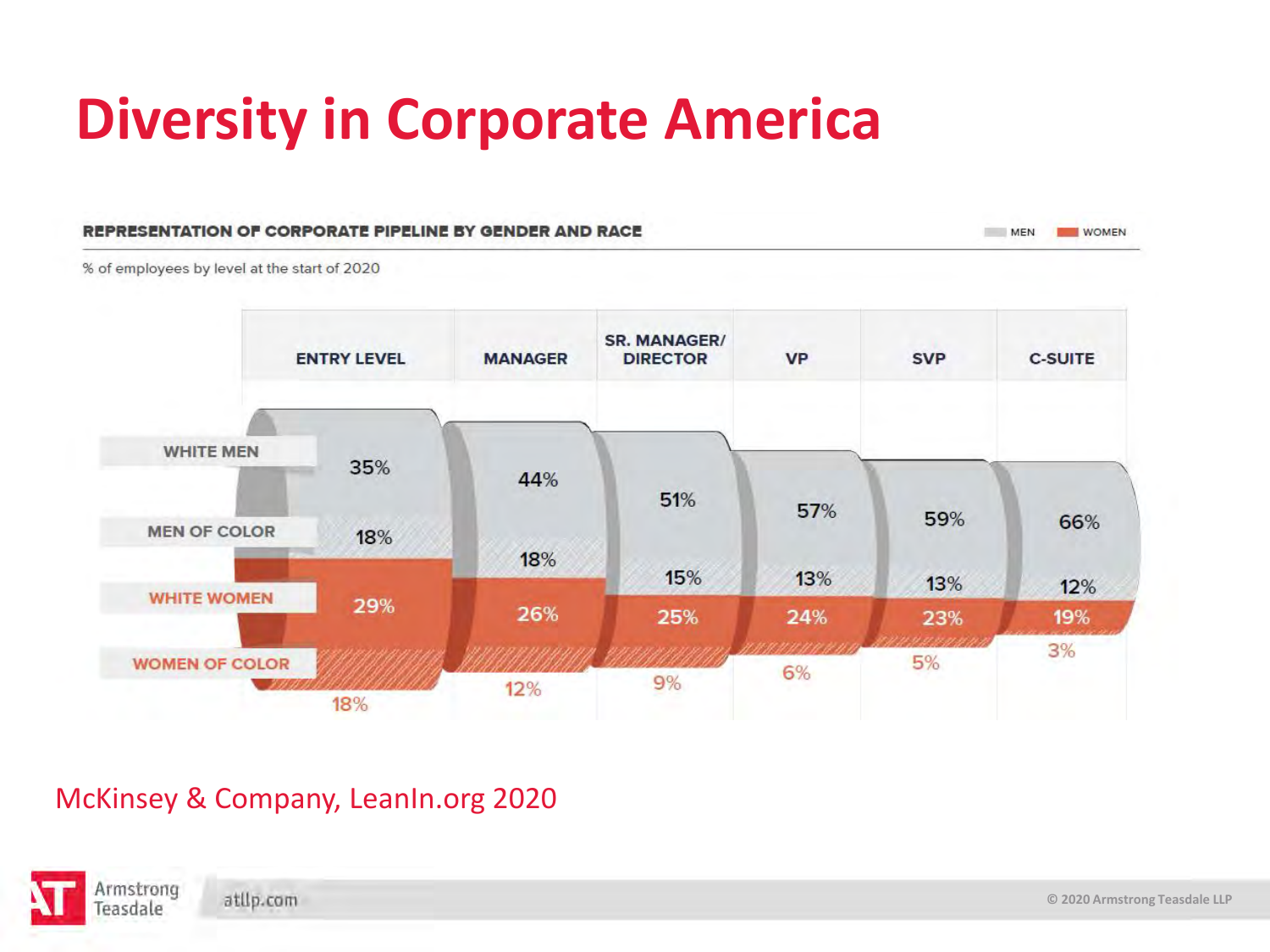### **Diversity in Law Firms (NALP 2019)**

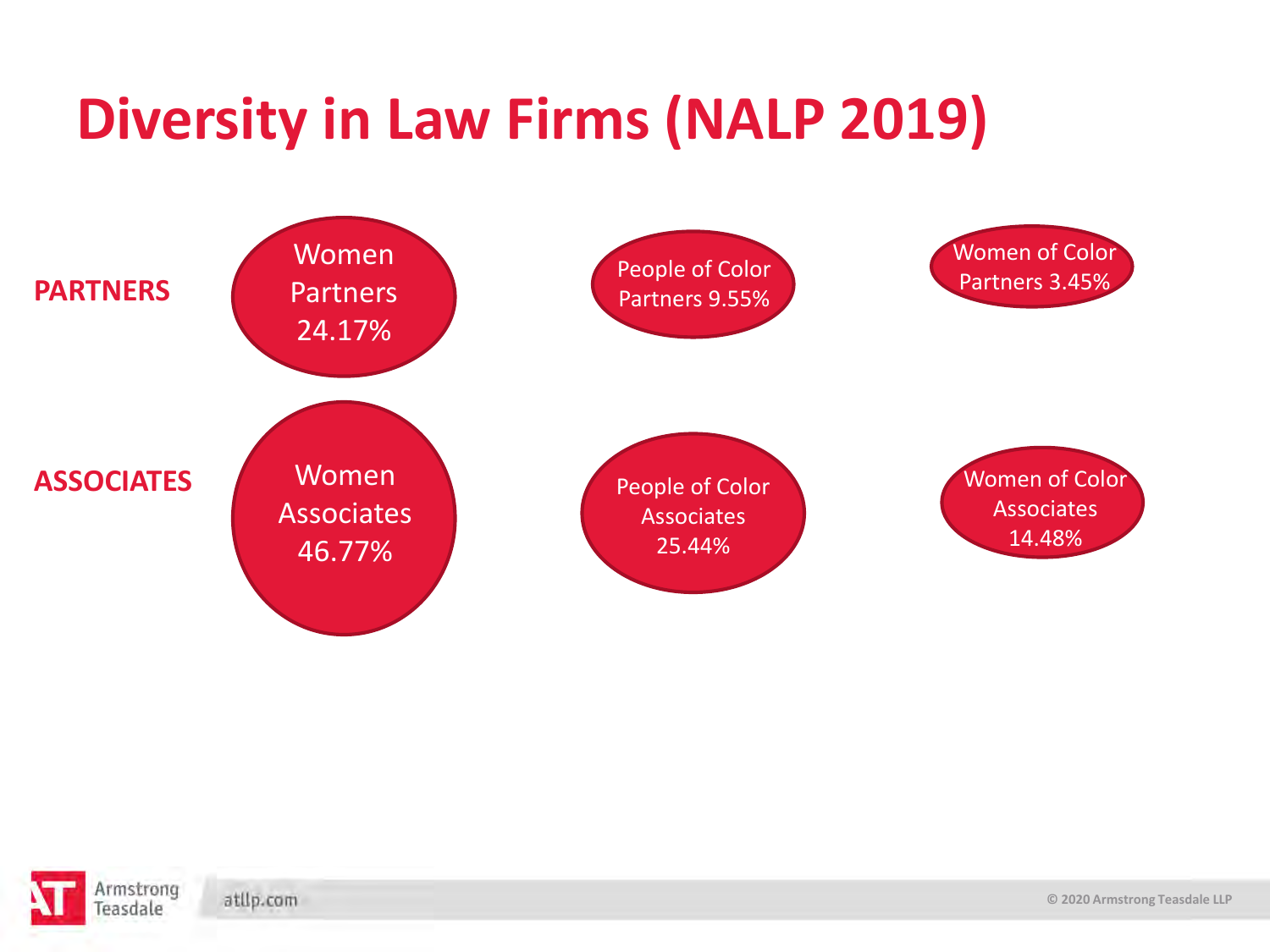# **ANALYZING THE DATA**



atllp.com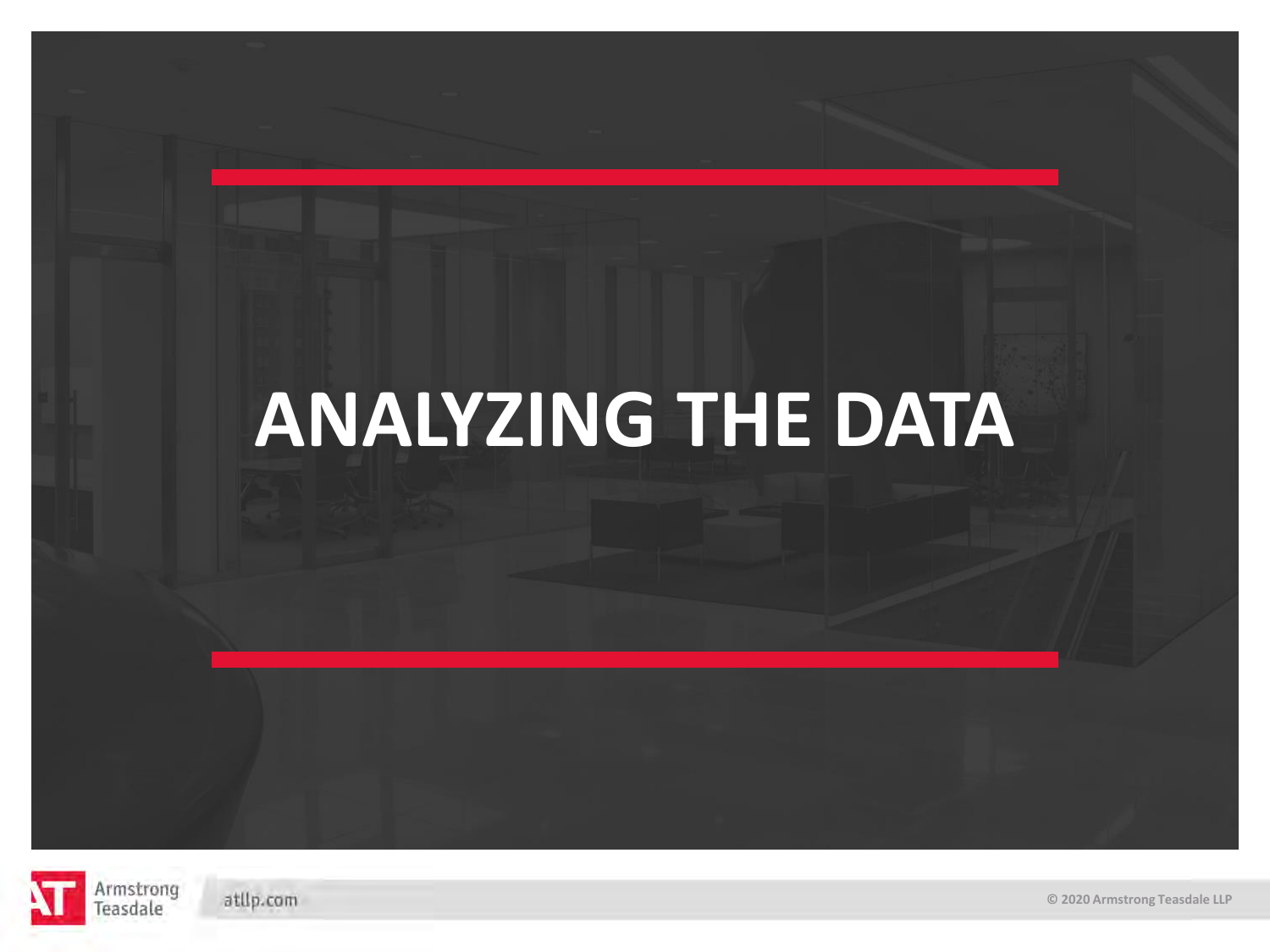#### **What the Statistics Show**

- **Why is diversity at the entry level not translating to positions with greater authority?** 
	- Lack of "stickiness"
	- Statistics are a data point, not an answer
	- Statistical focus strengthens diversity in hiring but does not groom for leadership
- **Diversity = a variety of backgrounds, styles, perspectives, values and beliefs different people bring to the groups and organizations with which they interact.**

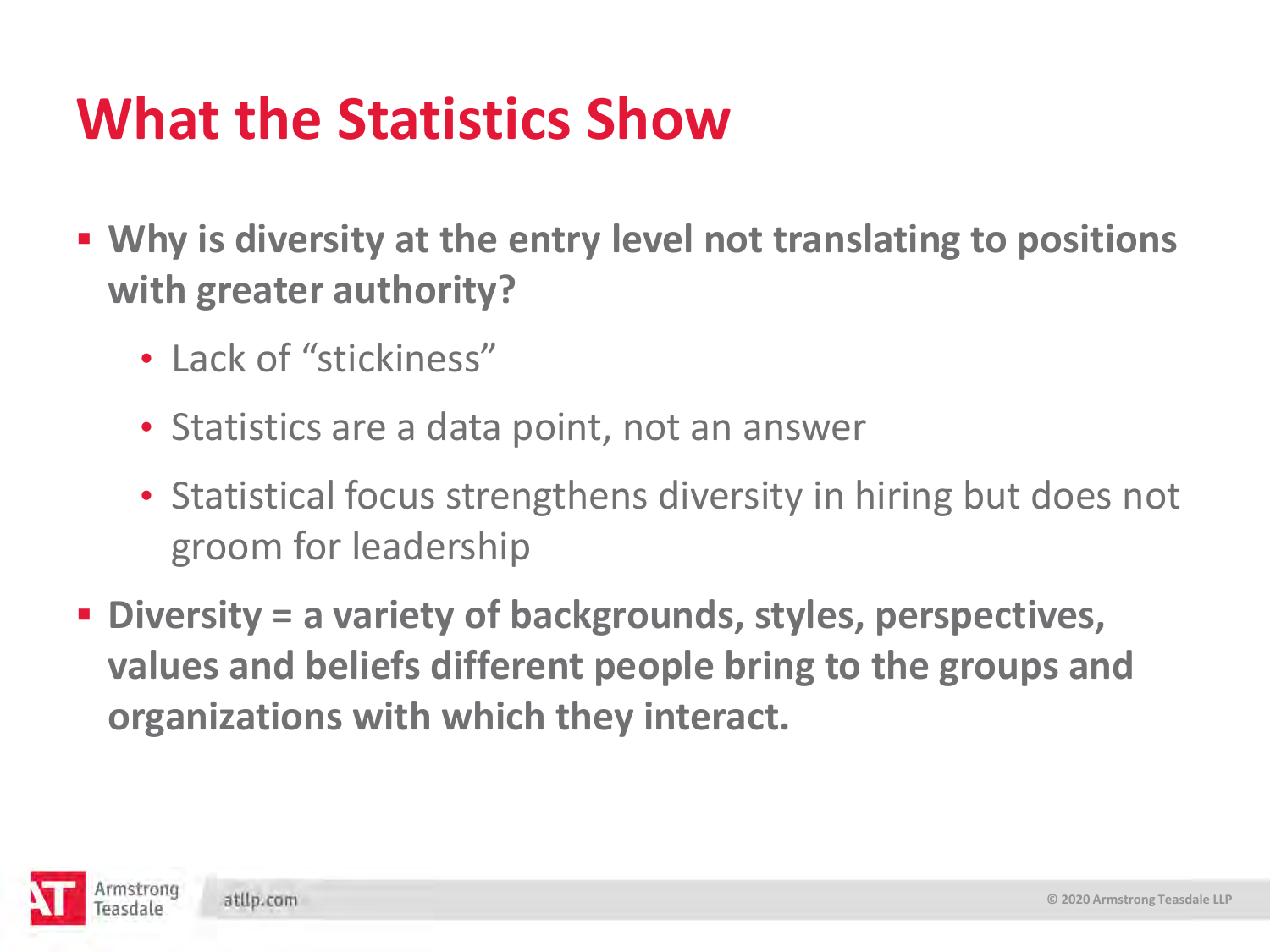### **What the Statistics Show (cont'd)**

- **To advance diverse representation in the legal profession, inclusion will continue to be important.**
- **Inclusion = Ensuring all lawyers, including diverse lawyers and women, get opportunities to grow and be heard.** 
	- Getting opportunities on challenging matters
	- Getting exposure to internal and external clients
	- Getting financial credit for work
	- Opportunities for leadership



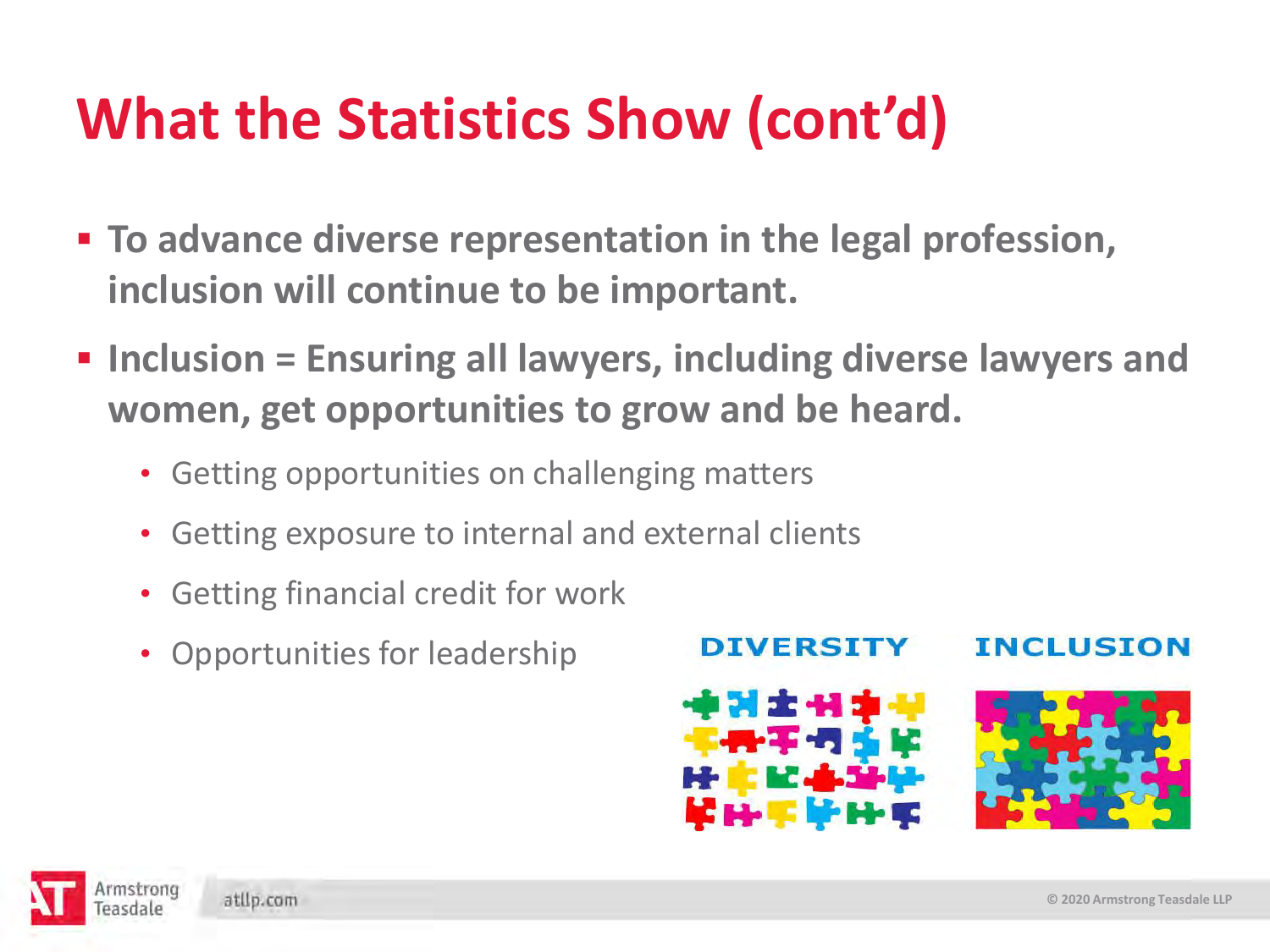### **Exploring Implicit Bias**

- **"Mental shortcuts that fill in gaps in knowledge with similar data from past experiences and cultural norms."**
	- We all do this. It is not unique to one category of people.
- **Assumptions can alter behavior.**
- **The less experience a person has with someone or something, the bigger the leaps in assumptions the person may tend to make.**
- **Types of bias:** 
	- In-group bias
	- Confirmation bias
	- Hindsight bias
	- Prove-it-again bias

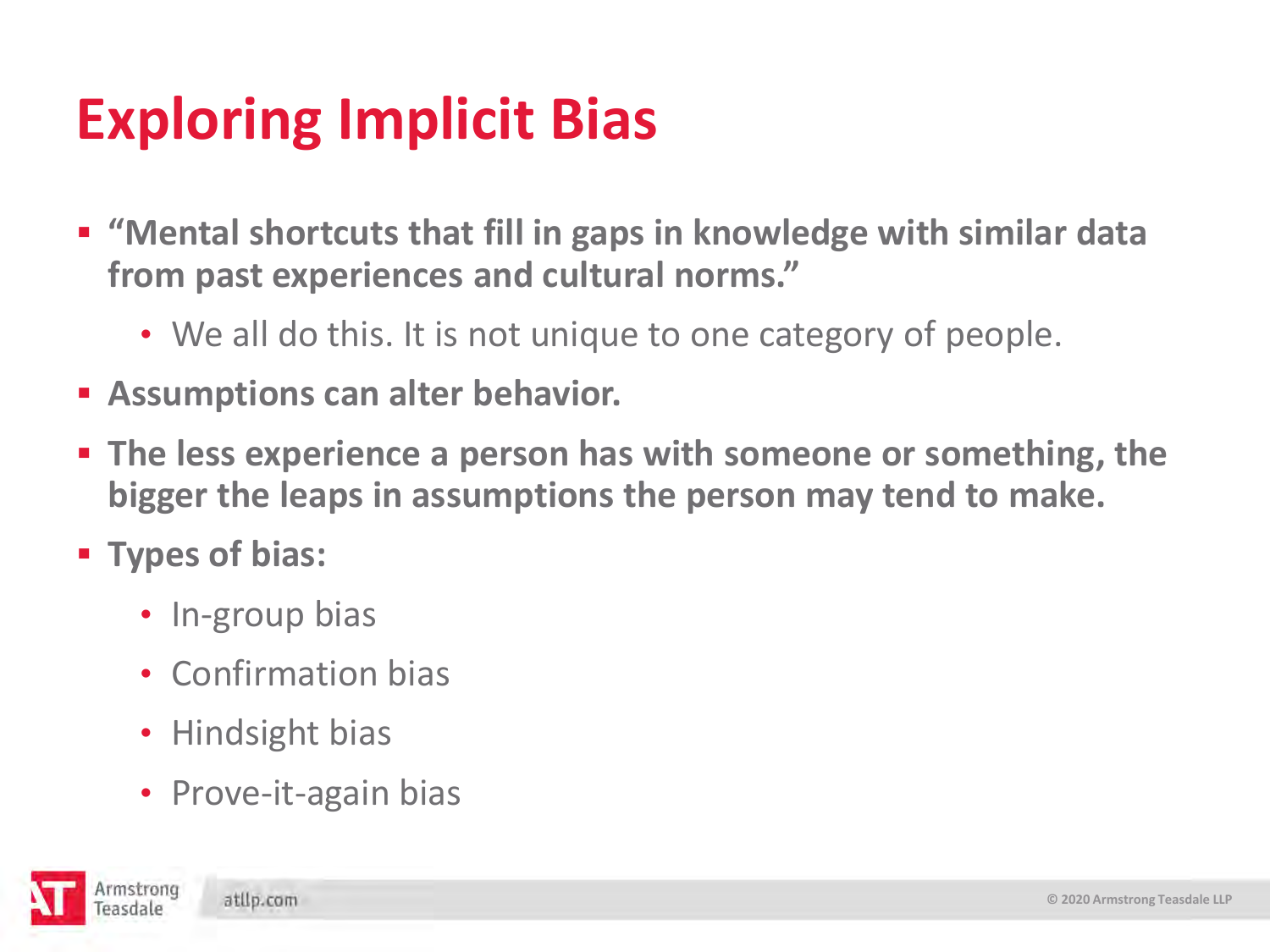#### **How Can Bias Operate in a Workplace?**

- **Assumption: The workplace is a meritocracy – the best and brightest workers reach greater levels of success.** 
	- Are opportunities to succeed equally distributed, or does bias play a role in who receives key assignments and projects that lead to advancement?
- **Opportunity gaps can inhibit a person's progress:** 
	- Hiring

• Compensation

• Assignments

• Sponsorship

• Performance evaluations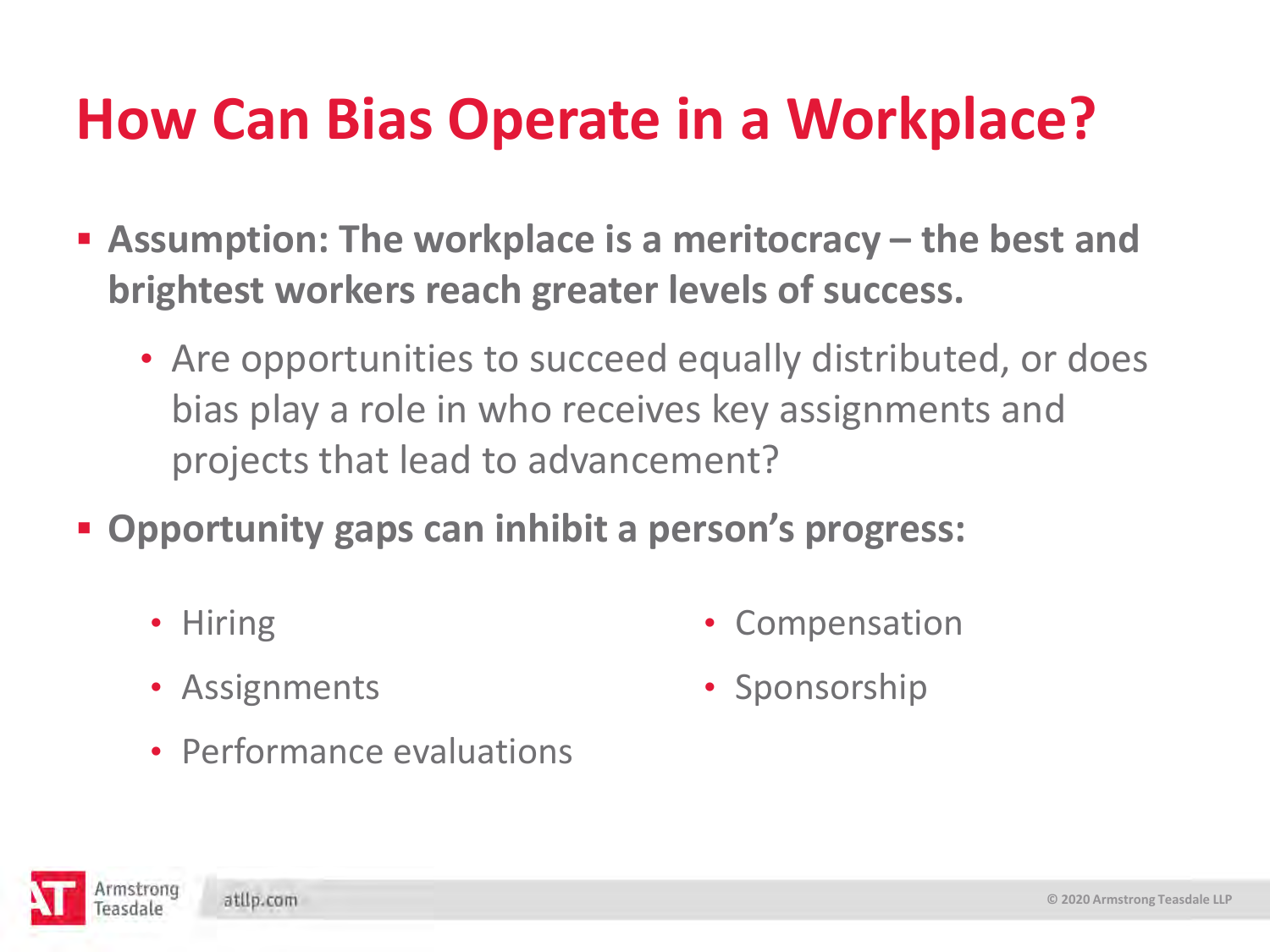#### **Creating Equity in Access to Work and Opportunities for Advancement**

- **Understand your implicit bias** 
	- We all have it; understand where you have bias so you can interrupt it
- **F** Introduce bias interrupters into the talent review cycle
	- Implement structured interviews
	- Broaden recruitment efforts
	- Ensure key committees are inclusive
	- Provide training
	- Monitor work allocation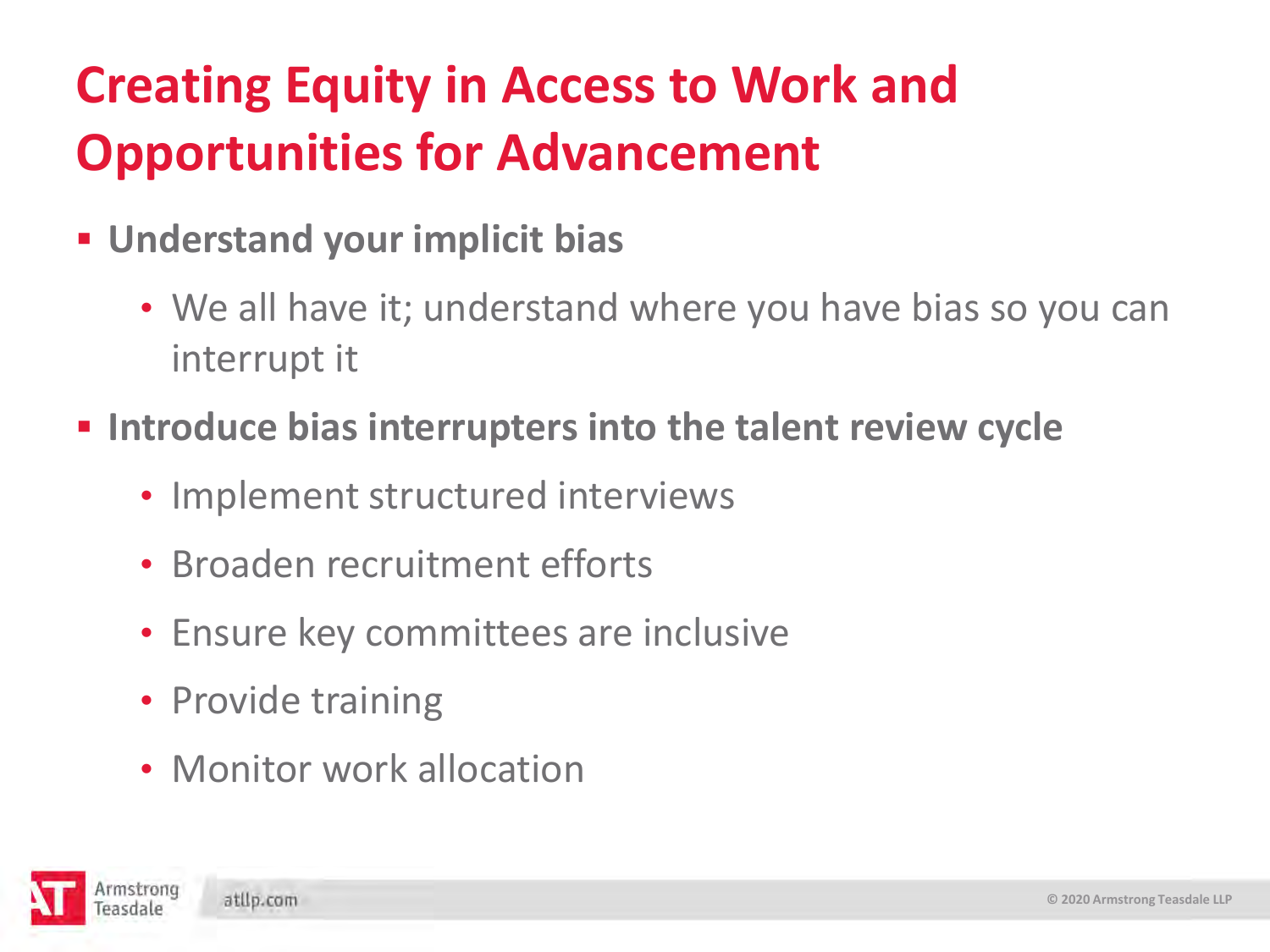#### **A Closer Look at In-Group v. Out-Group**

#### **In-Group v. Out-Group**

- Exclusive group of people who typically share a common interest or identity (can be around ethnicity, common work experience, age, religion, geography, affiliations, socioeconomic differences, etc.)
- Occurs as people seek similarities or similar experiences
- Tend to identify more closely around similarities
- Differences may come out during inter-group contact
- **In-group members may get the better assignments, greater opportunity for advancement**

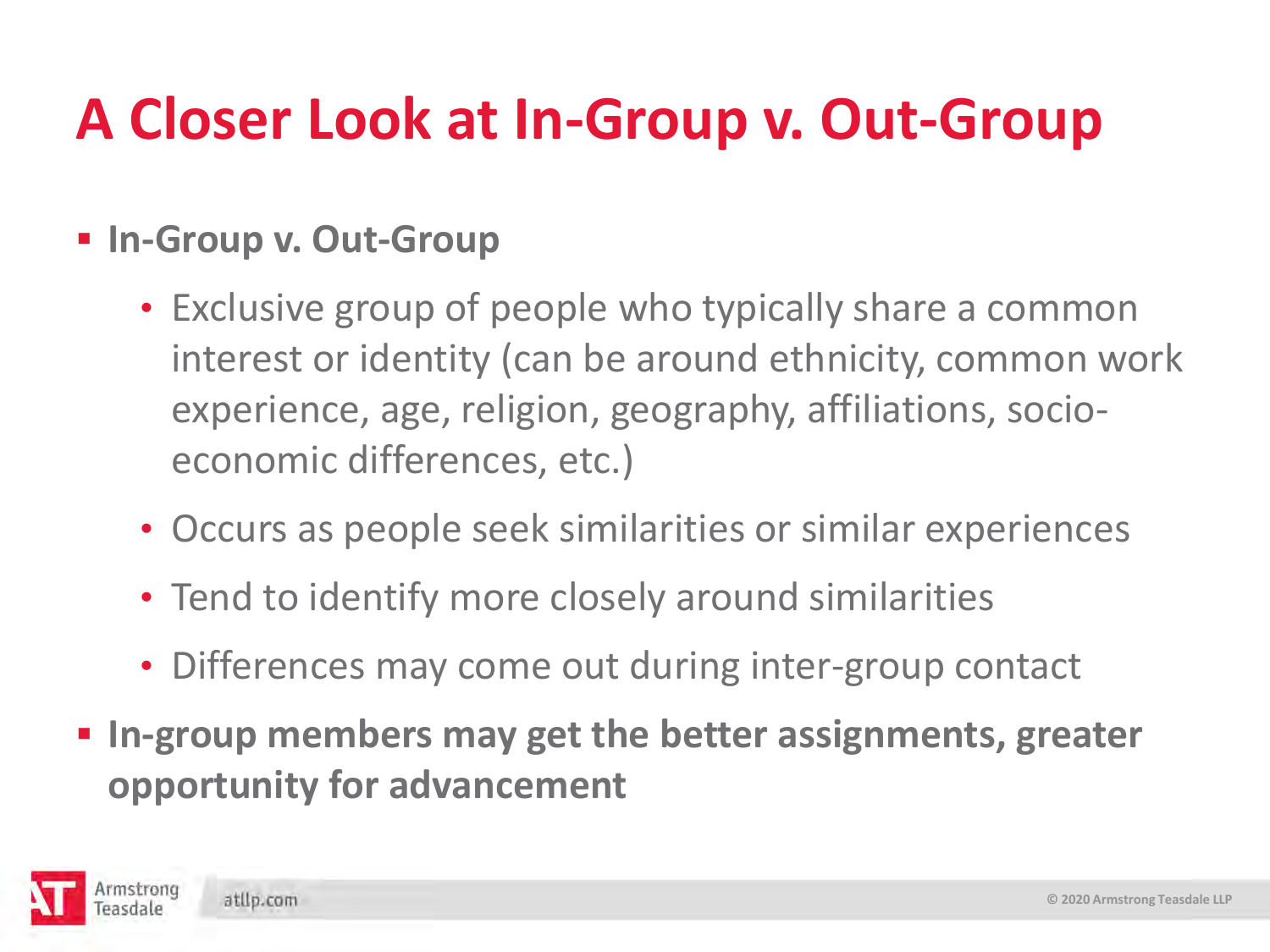#### **What is Imposter Syndrome?**

**IMPOSTER SYNDROME CAN be defined as the feeling of being inadequate – even despite contrary evidence. It's always doubting yourself and thinking you are a fraud. You don't belong; you are not good enough.** 

**Members of out-groups are more likely to experience this** 

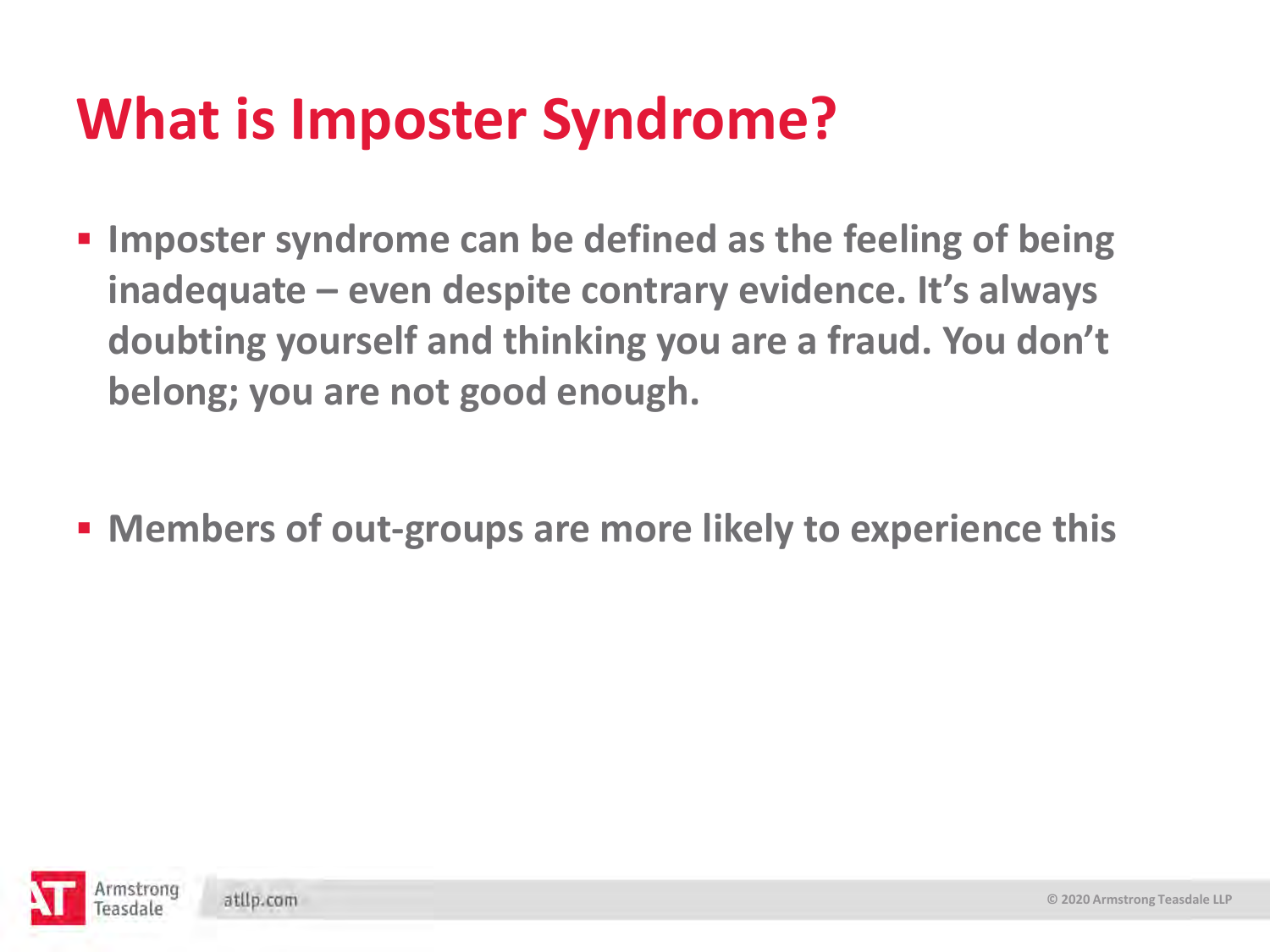### **Tools and Strategies for Advancing D&I**

- **Implicit bias training**
- **Look for ways to introduce implicit bias interrupters**
- **Track metrics under self-critical analysis review** 
	- Maintain attorney/client privilege
- **Measure your organization's progress against aspirational goals**
- **Create a program around allyship**

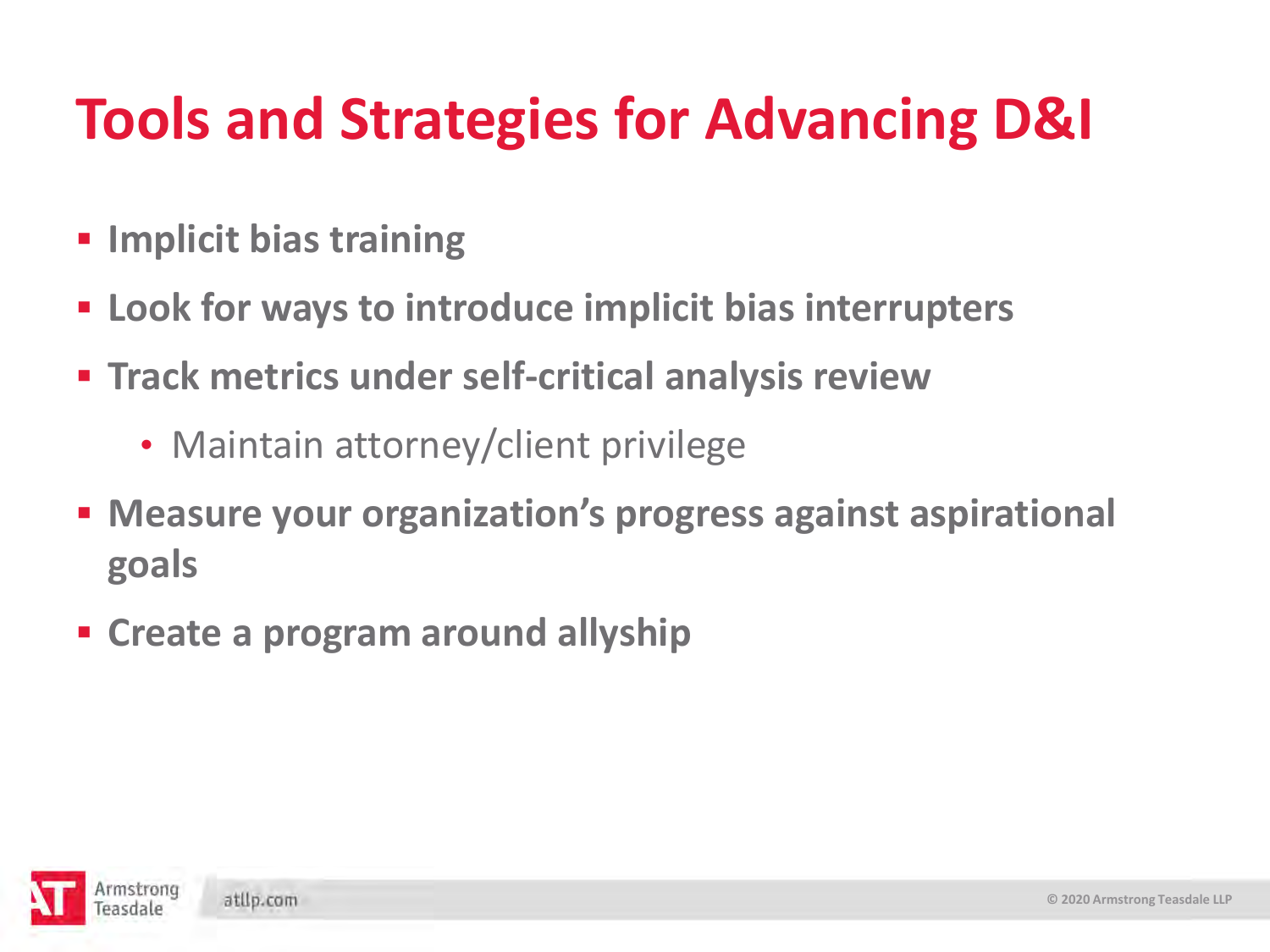## **Allyship**

- **Act of being an ally** 
	- Offers supportive association with another person or group
	- Builds relationships based on trust, consistency and accountability
	- Provides assistance and support in an ongoing effort, activity or struggle

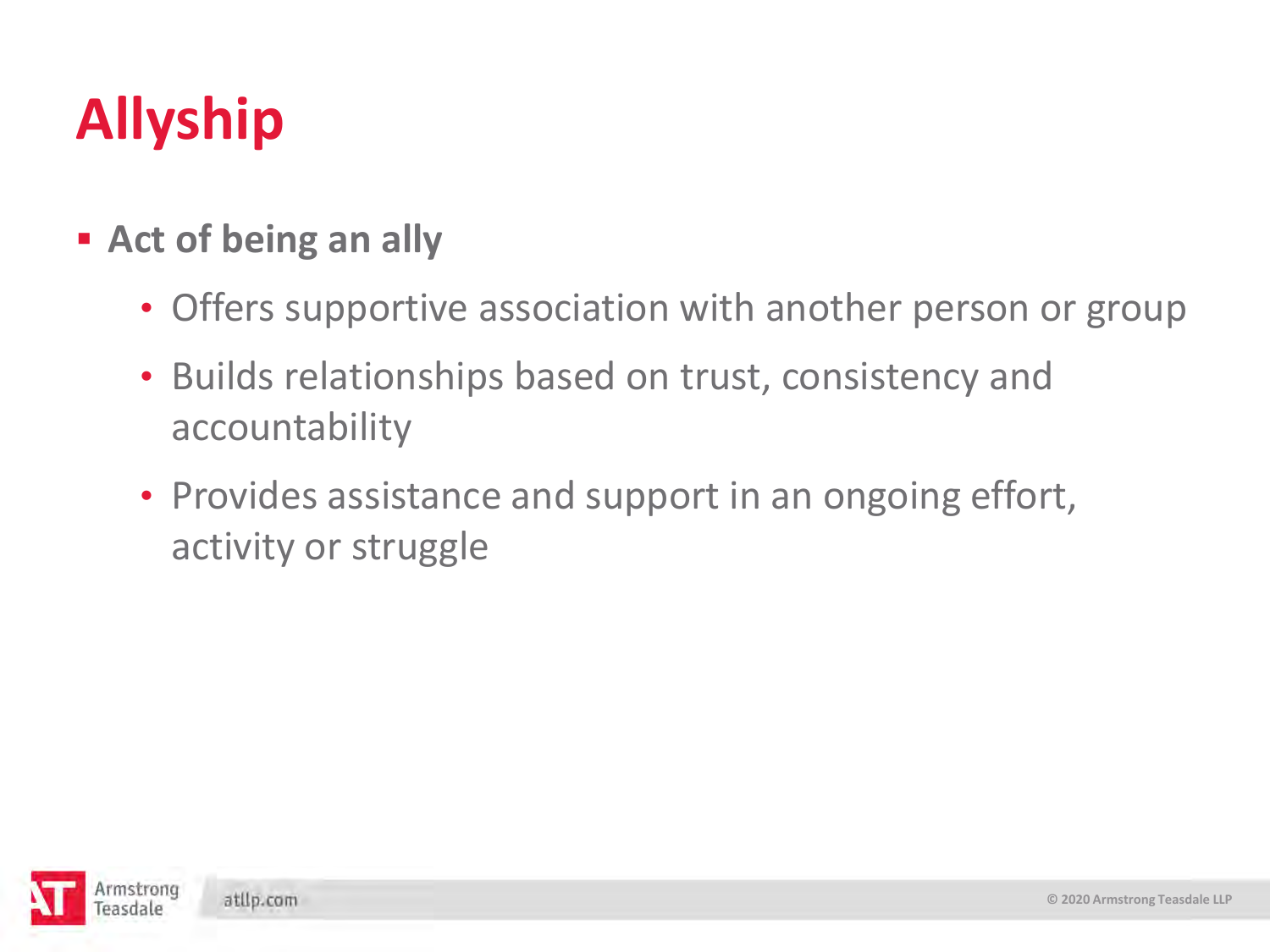### **Allyship Actions**

- **Listen and learn**
- **Choose and use supportive language**
- **Educate yourself about implicit biases and microaggressions**
- **Pay attention to your position**
- **Be intentionally inclusive**
- **Empower others**

atllp.com

- **Understand your role**
- **Speak up – intent v. impact**

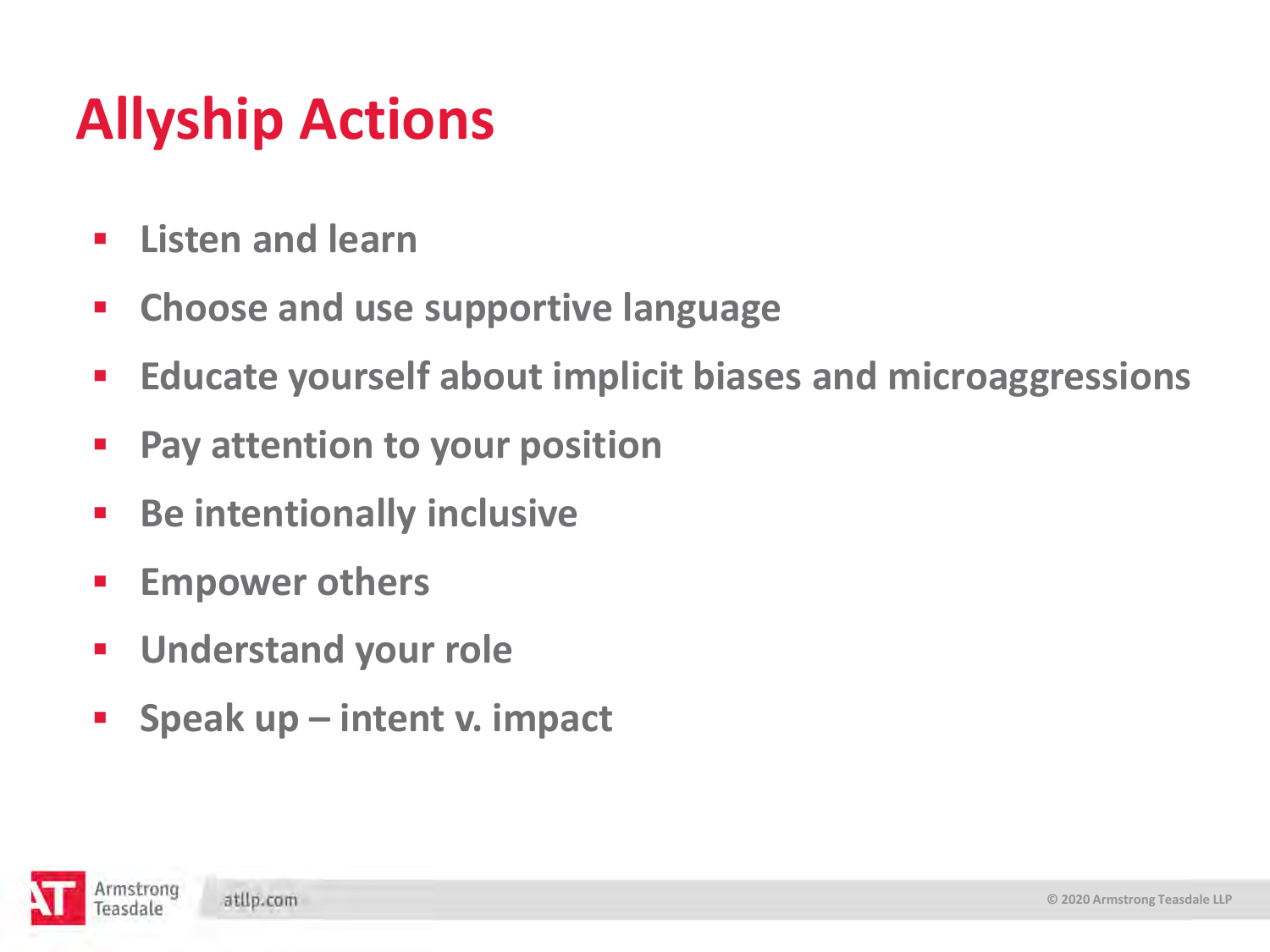#### **Blocks to Allyship**

- **Fear of making mistakes or saying the wrong thing**
- **Feeling that because of your characteristics or background you cannot be a leader of D&I**

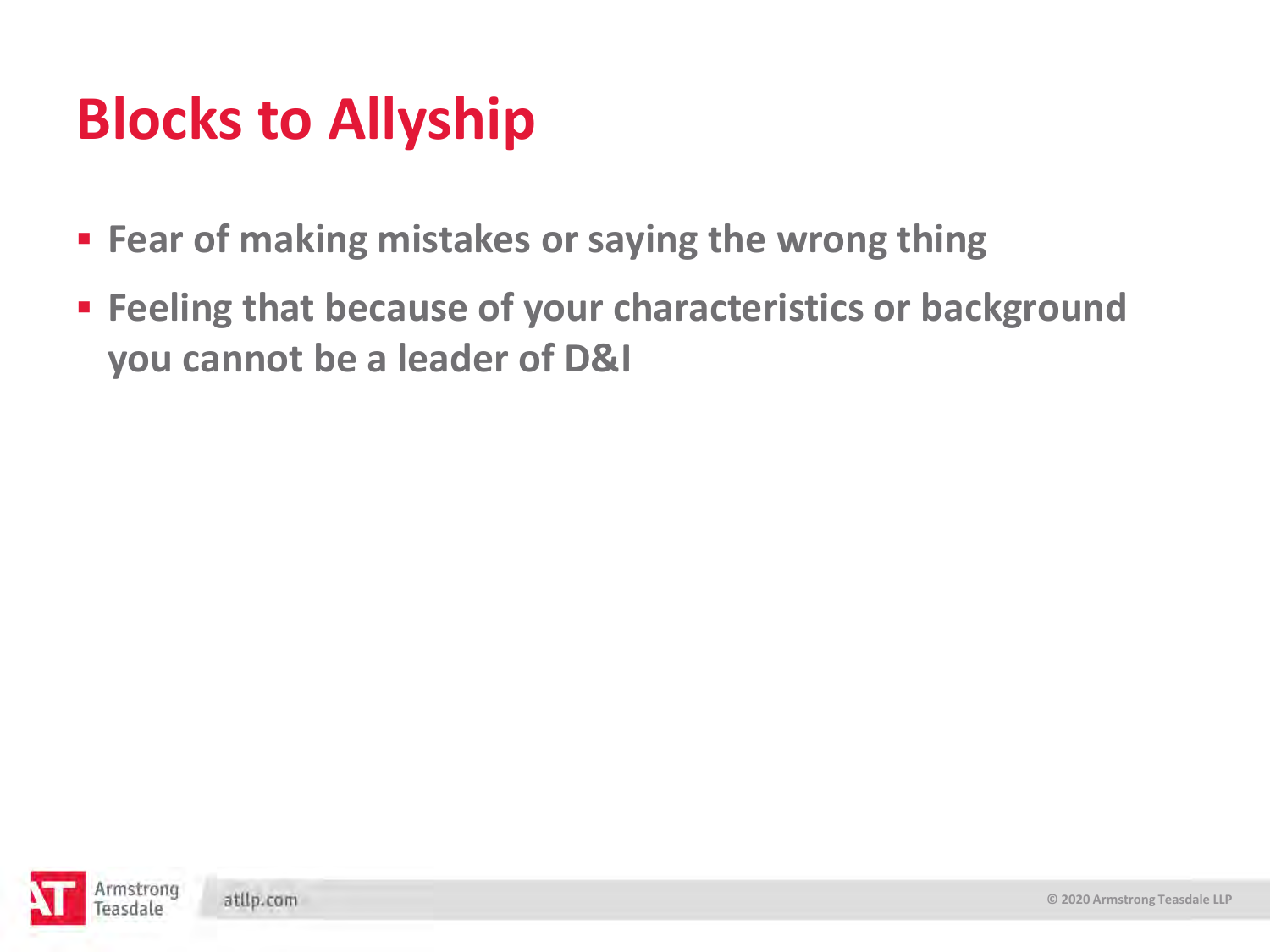#### **Moving Forward**

- **Learn about your own implicit bias**
- **Track metrics under self-critical analysis review** 
	- Maintain attorney/client privilege
- **Measure your organization's progress against aspirational goals**
- **Explore creating an allyship program**
- **Continue the discussion**

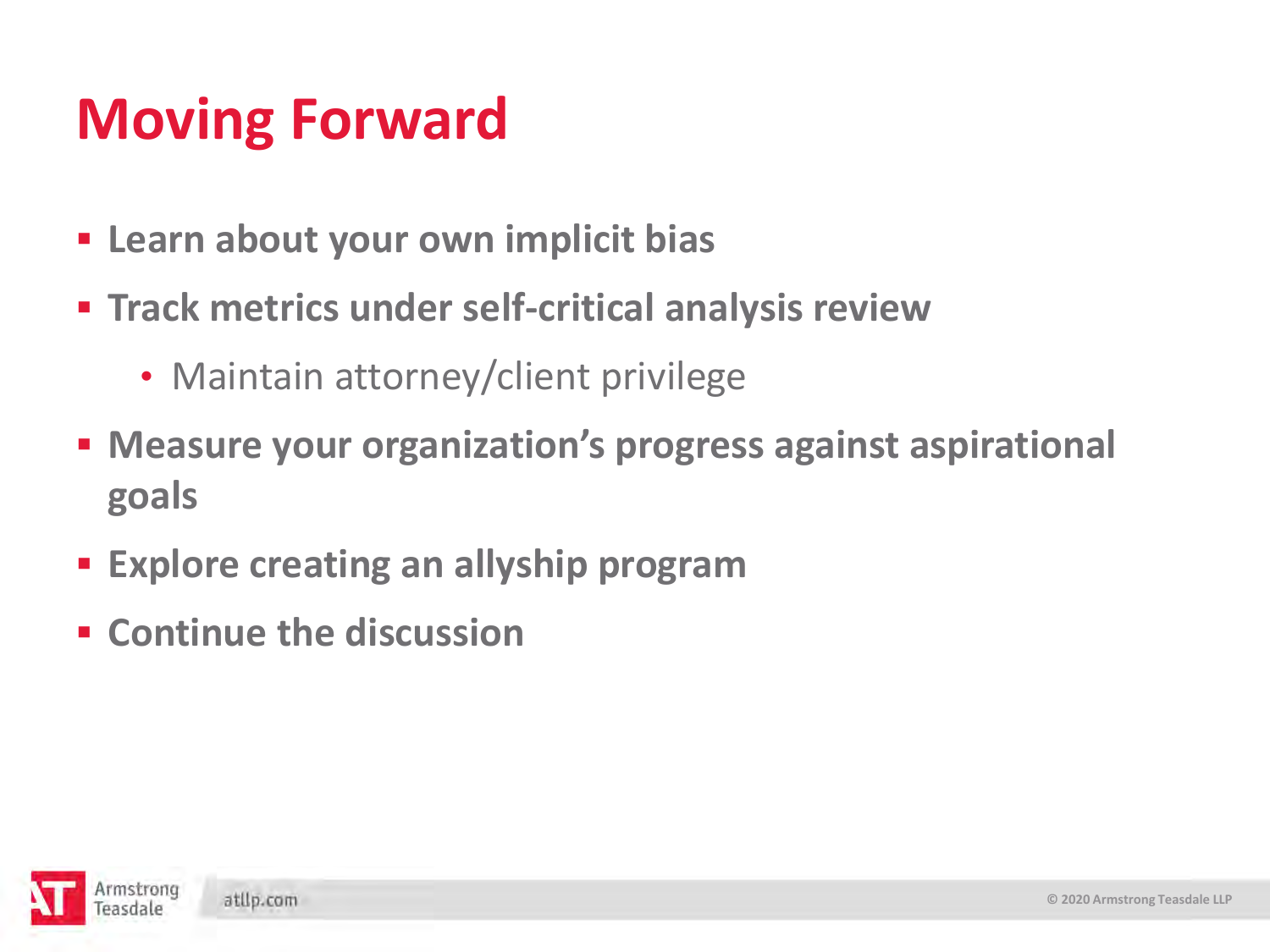

#### **Ramona Palmer-Eason**

**816.472.31435 / rpalmereason@atllp.com** 



#### **Meshach Rhoades**

**720.722.7195 / mrhoades@armstrongteasdale.com** 



#### **Sarah Sise**

**314.342.8062 / ssise@atllp.com**